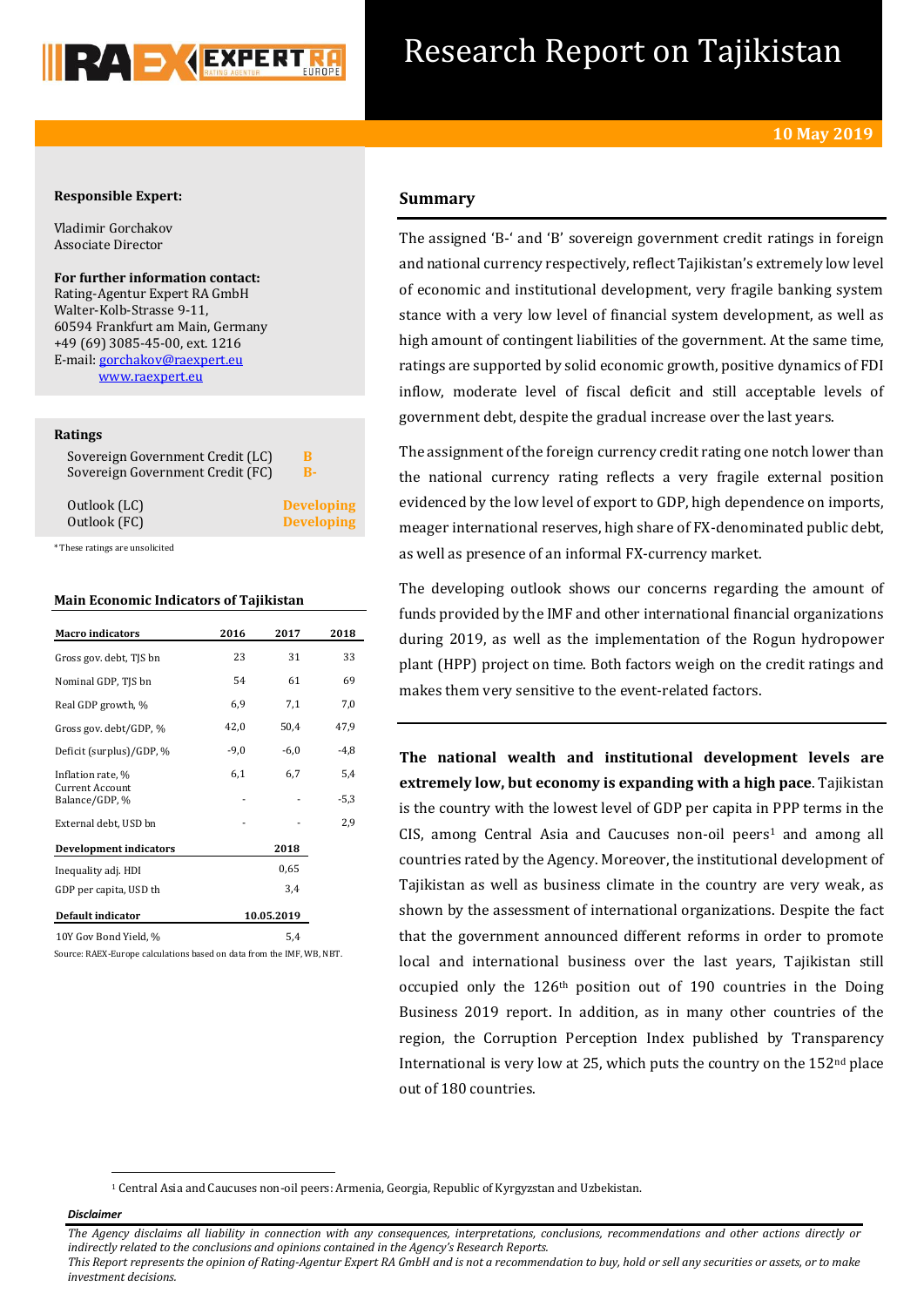# RA DYEXPERT

**Graph 1:** Macroeconomic indicators, %



**Graph 2:** Fiscal budget dynamics, % of GDP



Source: RAEX-Europe calculations based on data from the WB, IMF

**Graph 3:** Government debt dynamics, %



Source: RAEX-Europe calculations based on data from the WB, IMF

The country's macro stance assessment is supported by very high GDP growth in real terms, which is the highest in the region and stood around 7% y-o-y in the last three years (see graph 1). Such a robust growth was supported by the government investments in infrastructure, including Rogun HPP project, increase of FDI inflow, mostly from Chinese companies investing in local mining projects, as well as increase of remittances inflow from Russia and other CIS countries, supporting internal consumption.

In our view, the GDP growth prospects are heavily exposed to external and environmental<sup>2</sup> shocks, and remain subdued by the above-mentioned institutional weakness. Therefore, we expect the mid-term growth to be close to the range of 5%-6%3, rather than current 7%. However, the start of operations of the Rogun HPP in full capacity will boost economic growth even further. Nonetheless, since there is no clear evidence of on-time finalization of the project, we stick to our base-line scenario of GDP growth between 5% and 6%.

**Fiscal position remains acceptable but very sensitive to external and internal shocks**. The fiscal balance of the government remains negative since 2012, with the largest deficit of 9% of GDP recorded in 2016 (see graph 2), when the country was affected by negative spill-over effects from the recession in the region, especially in Russia, as well as nonfavorable market conditions for key exported goods (including gold, zinc ore and raw aluminum). These factors, together with the expansionary policy of the authorities, led to the deterioration of the fiscal position.

Since 2017 the government has tried to stick to fiscal consolidation, partly in order to comply with the international financial institutions' conditions, and keeps showing a gradual reduction of the fiscal deficit, which reached 4,8% of GDP in 2018. At the same time, this metric was higher than originally planned due to the pressure to launch the Rogun HPP by November 2018. Despite the fact that the 2019 Budget Law includes a state budget deficit target of 3% of GDP; we do not expect the overall budget balance to improve significantly since the fiscal targets do not take into account all government expenses for infrastructure projects including the Rogun HPP.

The level of government debt load has increased substantially over the last years and was expected to reach 47,9% of GDP and 177,7% of budget revenues in 2018 according to IMF estimates (see graph 3). Such a negative dynamic was mostly due to borrowing related to infrastructure

<sup>3</sup> This scenario includes an assumption that Rogun HPP project will not be finalized on time.

## *Disclaimer*

 $\overline{a}$ 

*The Agency disclaims all liability in connection with any consequences, interpretations, conclusions, recommendations and other actions directly or indirectly related to the conclusions and opinions contained in the Agency's Research Reports.*

*This Report represents the opinion of Rating-Agentur Expert RA GmbH and is not a recommendation to buy, hold or sell any securities or assets, or to make investment decisions.*

<sup>2</sup> Mostly weather, taking into account high share of agricultural sector in GDP and shortage of water resources.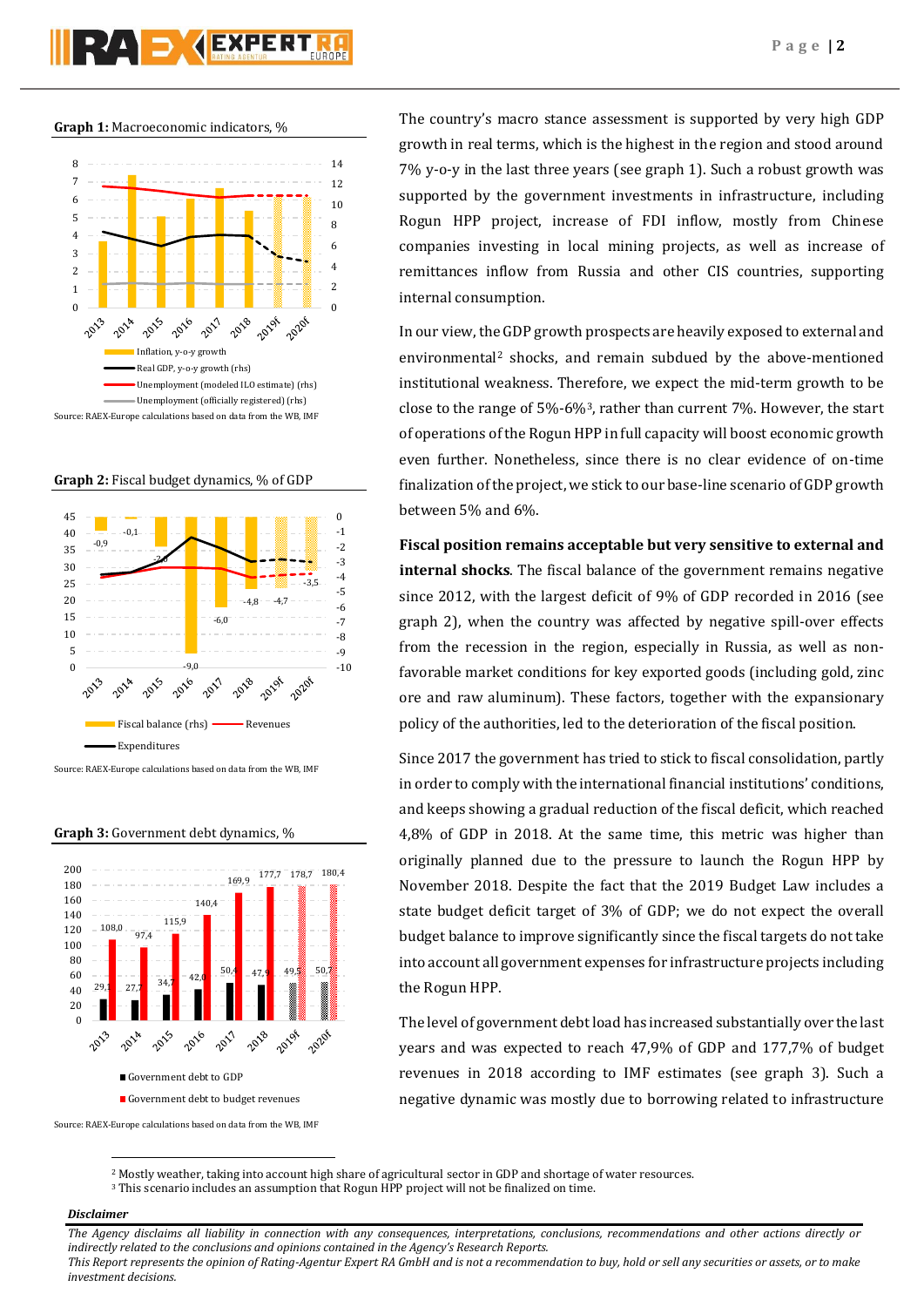

**Graph 4:** Credit to the economy dynamics, % of GDP



Source: RAEX-Europe calculations based on data from the WB, IMF, NBT

**Graph 5:** Financial soundness indicators, %



Source: RAEX-Europe calculations based on data from the NBT



Source: RAEX-Europe calculations based on data from the NBT

projects in the country, as well as adverse effects of the TJS devaluation taking into account that around 85% of public debt is FX-denominated.

These risks are partially mitigated by the high share of concessional debt provided by international financial institutions and foreign governments, which can be prolonged or restructured with a high probability.

At the same time, Tajikistan is characterized by a large amount of contingent liabilities of the government, related to the debt of loss-making SOEs, especially in the energy sector, as well as unsolved problems with two large state-owned banks.

**Banking system stance is weak despite slight improvement**. The overall level of financial intermediation in the country remains weak, as shown by the banks' assets and domestic credit to GDP ratios at 26% and 14% respectively in 2018 (see graph 4), that are more than 10p.p. lower than the 2016 peaks. In addition, local capital markets remain underdeveloped, with no listed shares currently traded on the Central Asia Stock Exchange (Dushanbe).

Despite significant amount of capital injections to state-owned banks done by the government in 2016, the overall stance of the banking system remains weak. The NPL to total loans ratio, according to the local definition, stood as high as 30% of total gross loans as of March 2019 (see graph 5). However, due to the fact, that nonperforming loans according to the local definition include customer and interbank loans with overdue more than 30 days, instead of generally accepted 90 days, the internationally accepted levels of NPLs could be lower than disclosed. In addition, ROE and ROA stood at 7% and 1,9% respectively by March 2019, which is an improvement as compared to last year.

**Monetary policy effectiveness remains subdued despite improvements**. As shown by the weak correlation between the refinance rate of the National Bank of Tajikistan (NBT) and average credit rate on the market, the monetary policy transmission mechanism remains weak. The effectiveness of the NBT's policy remains limited in our view due to still high levels of dollarization (graph 6), abovementioned banking system weakness as well as low independency of the NBT.

However, the effectiveness increased due to the introduction of new instruments, such as overnight and intraday lending facilities, overnight deposits and credit, and certificates of deposit auctions. In addition, 2018 inflation of 5,4% stayed within the NBT's target of 7% (+/- 2p.p.).

The FX market in our view remains highly regulated by the NBT, which constrains access to currency for people and SMEs and indirectly limits imports. This leads to the presence of informal FX market. In the context

### *Disclaimer*

*The Agency disclaims all liability in connection with any consequences, interpretations, conclusions, recommendations and other actions directly or indirectly related to the conclusions and opinions contained in the Agency's Research Reports.*

*This Report represents the opinion of Rating-Agentur Expert RA GmbH and is not a recommendation to buy, hold or sell any securities or assets, or to make investment decisions.*